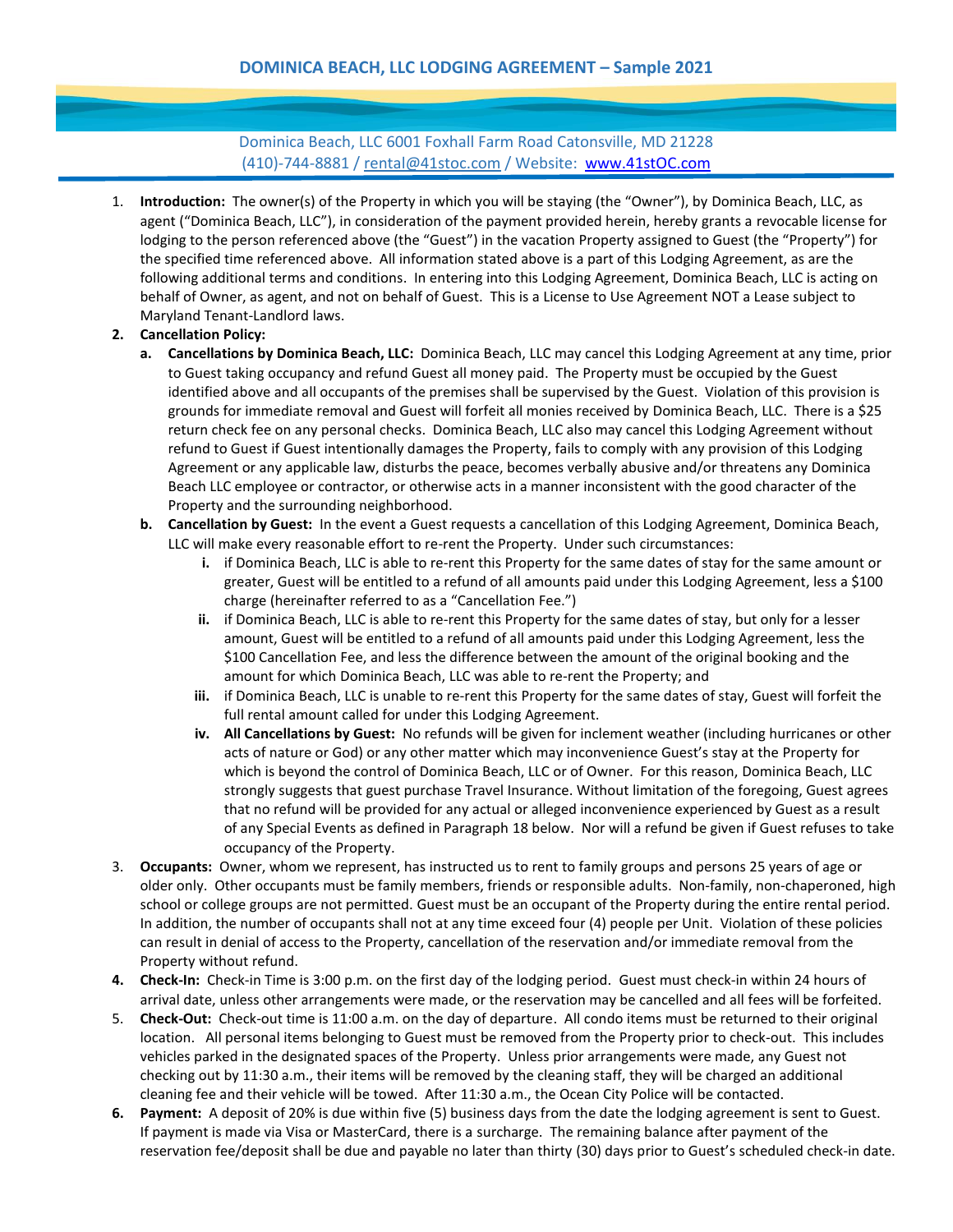Reservations made within 30 days of check-in require full payment. If Guest chooses to use a different payment method than what is on file, Guest must contact Dominica Beach, LLC prior to that date with Guest's preferred payment information.

- 7. **Pets:** Pets are NOT permitted on the Property at any time. Any violation of this restriction is grounds for immediate removal and forfeiture of all money paid. Additional cleaning fees and Condominium Association penalties may be charged in the event of Guest's violation of this Paragraph.
	- a. **Service Dogs:** Guests with a registered service dog must comply with the American Disability Act (ADA) and provide the following information: 1) Is the dog a service animal required because of a disability? 2) What work or task has the dog been trained to perform? ADA does not recognize dogs who solely perform emotional support or comfort as service animals. The service dog must be housebroken and may not threaten the health and safety of other people. Service dogs are not exempt from local rules regarding animal control and health. See the Annotated Code of Maryland Regulation of Animals. [§ 13-104.](https://www.animallaw.info/statute/md-assistance-animal-assistance-animalguide-dog-laws#s13104) Service dog[s](https://www.animallaw.info/statute/md-assistance-animal-assistance-animalguide-dog-laws#s11_502)\_
- **8. No Smoking:** Smoking is NOT allowed in or on the Property at any time. This includes balconies and walkways. Smoking includes any tobacco products, vaping and any marijuana products, regardless of whether they are medically approved. Any violation of this restriction is grounds for immediate removal and forfeiture of all money paid. Additional cleaning fees may be charged in the event of Guest's violation of this Paragraph.
- **9. Equipment Malfunction:** Dominica Beach, LLC will endeavor to address any equipment malfunction promptly on behalf of Owner (such as televisions, DVD, microwaves, refrigerators, dishwashers, air conditioner, etc.) Guest will not be entitled to any refunds as a result of any malfunction of equipment – even if repair or replacement is not available.
- **10. Liability for Personal Injuries and Property Damage:** Dominica Beach, LLC and Owner are not responsible for any personal injury or Property damage resulting from any act of Guest in connection with Guest's use of the Property or any equipment provided with the Property.
- **11. Compliance with Ocean City's Noise Control Ordinance:** Ocean City's Noise Control Ordinance makes it unlawful to cause or permit noise levels which exceed those established by the Department of Health and Mental Hygiene of the State of Maryland (COMAR 10.20.01). It shall be a violation of this Lodging Agreement and grounds for immediate removal from the Property if these noise levels are exceeded as a result of any action by Guest or Guest's family or other invitees on the Property. Ocean City strongly enforces its ordinance that no disruptive noises be made between 12 midnight and 7 a.m. in such a manner as to be heard at a distance of 50 feet from the building or structure from which it is located. Ocean City's noise ordinances provide for civil and criminal penalties.
- 12. **Compliance with Ocean City's Fire Ordinance:** Grilling of any kind is NOT permitted in any multiple unit building, deck or balcony. Ordinance No. 2017-09 restricts individuals from deliberately operating, tripping or using any installed fireextinguishing system for purposes other than emergencies, maintenance or prescribed testing.
- **13. Guest's Personal Property:** Guest's personal belongings left in the Property after the Property has been vacated by Guest may be disposed of without Owner or Dominica Beach LLC liability. Owner and Dominica Beach, LLC are not responsible for theft of Guest's Property unless determined to be committed by employees of Dominica Beach, LLC.
- **14. Responsibilities of Guest:** The person reserving this Property must be the person checking in or Dominica Beach, LLC has the right to refuse occupancy and treat this reservation as a guest cancellation. The Property must be occupied by the Guest identified herein and all occupants of the premises shall be supervised by the Guest for the entire duration of the rental period. Guest agrees that this Lodging Agreement may not be assigned or the Property sublet for any reason. Violation of this provision shall be grounds for immediate removal.
- **15. Parking Restrictions:** Each Unit has one (1) parking space.Units 1, 2, 3, 4, 5 and 6 have parking height restrictions. Dominica Beach, LLC is not responsible if Guest's vehicles do not fit in the under-building parking. The building has a maximum height restriction of 6 feet, 1 inch. Guest may be towed if their vehicle is parked in the parking space of another unit or encroaches upon the parking space of another unit. Only properly insured motor vehicles may be parked in the assigned parking space. Boat trailers or any other type of trailers are not permitted to park on city streets or in condominium parking lots. Additional, free-public parking is available on 41<sup>st</sup> Street.
- **16. Other Equipment:** Guest has the option of using beach equipment, strollers, high-chairs, pack-n-play, etc., made available in the designated storage unit(s) by the Owner at their own risk. Please note Guest's responsibility with regard to damage to Property as well as liability for personal injuries due to use of such equipment apply.
- **17. Special Events:** Neither Dominica Beach LLC nor Owner is responsible for any special events, functions, conventions, nor any other matters outside of the control of Dominica Beach, LLC or Owner ("Special Events") that may inconvenience Guest. No refund will be provided in the event Guest's stay at the Property is inconvenienced by such Special Events. Please consult with the Town of Ocean City prior to booking reservation so that you can be aware of any Special Events scheduled during the time you wish to stay in Ocean City.
- **18. Care and Maintenance of Property:** Guest is responsible for maintaining the cleanliness of the Property during occupancy and to leave the premises reasonably neat and in good condition upon departure. This includes: removing all food or drink; washing dishes, glassware, pots/pans, utensils, etc. and putting them away; removing all trash from inside the unit and depositing same into dumpster; emptying washer and/or dryer, cleaning the lint filter, cleaning any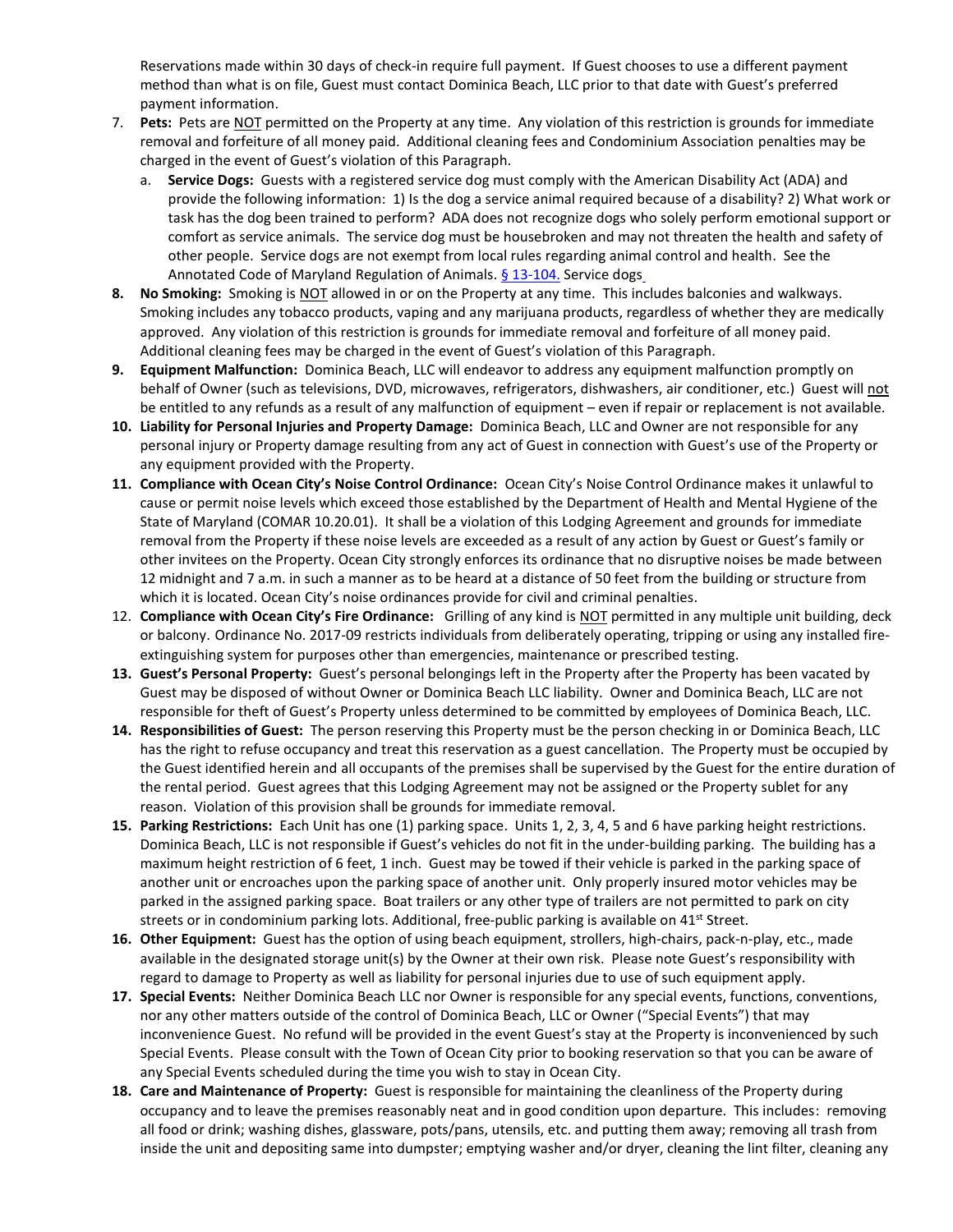of the Owner's beach, baby, or other equipment made available to Guest; keeping the floors free of excessive debris; turning off all lights, heaters, TVs, air conditioners; locking doors, placing soiled linens in designated laundry bins, etc. Failure to return premises in reasonably good condition will result in an excess cleaning fee.

- a. No beach chairs, umbrellas or bikes are to be stored in the Units; Guests are to use locked storage units
- b. Windows are not to be opened and sliding doors are to be kept closed when AC is in use
- c. Laundry facilities in the units, as well as vacuums are not to be used between 10:00 p.m. and 8:00 a.m.
- 19. **Cleaning Fees:** There is a cleaning fee for each unit that includes dusting, vacuuming, and sanitizing. The cleaning company contracted by Dominica Beach LLC is required to follow CDC guidelines.
- 20. **Linen Service & Tote:** There is a linen service for up to four (4) guests that consists of clean sheets and towels in a welcome tote, along with a kitchen sponge, bath soap, starter K-cups. Guests are to leave soiled linens, towels, and the plastic bags they were in, on the floor in the condo for the cleaning staff to pick up.
	- a. For two (2) guests the linen service includes: one (1) set of bed linens (sheets and pillow cases), two (2) sets of towels (bath towel, hand towel, washcloth) in a tote. An additional set may be requested if needed.
	- b. For three (3) or four (4) guests the linen service includes: two (2) sets of bed linens (sheets and pillow cases), four (4) sets of towels (bath towel, hand towel, washcloth) in two totes.
- 21. **Damage:** The signing Guest of the unit is financially responsible for any damage to the property, whether made by Guest, Guest's family, and/or other invitees. Guest is required to immediately notify Agent of any damage that has occurred during the occupancy via email or phone within twenty-four (24) hours of its occurrence. Dominica Beach, LLC and Owner may inspect and make repairs to the Property during the lodging period and may inspect the Property at the end of the lodging period.
	- a. **Guest's Obligation:** Guest must surrender the Property at the end of the lodging period in as good condition as the Property was in at the beginning of the lodging period, normal wear and tear excepted. This includes but is not limited to, the following:
		- i. Keeping the Property clean and safe as the condition of the Property permits, and causing no unsafe or unsanitary conditions in the common areas and remainder of the Property that Guest or any member or guest of their party uses;
		- ii. Disposing of all rubbish, garbage, and other waste in a clean and safe manner in designated receptacle;
		- iii. Keeping all plumbing fixtures in the Property or used by the Guest in working condition and as clean as their condition permits. Toilets shall not be used for any purpose other than that for which they were constructed and no trash, sanitary pads, diapers, rags, toys or other garbage shall be placed therein. Any clog of sewer lines through the misuse or neglect of Guest shall be repaired at Guest's expense. Guest will be responsible for any water or other damage caused by a violation of this provision or any intentional misuse of the toilets or other plumbing fixtures, including allowing sinks or bathtubs to overflow.
		- iv. Not deliberately or negligently destroying, defacing, damaging, or removing any part of the Property or render inoperable the smoke detector provided by the Owner, or knowingly permitting any person to do so. Property includes, but is not limited to: bed linens, towels, blankets, pillows, comforters, drapes, furniture, wall hangings, appliances, carpet, wall hangings, dishes/glassware, utensils, etc.
		- v. Complying with all obligations imposed upon the Guest by current applicable building and housing codes;
		- vi. Being responsible for all damage, defacement, or removal of any Property inside the Property that is in Guest's exclusive control unless the damage, defacement, or removal was due to ordinary wear and tear, acts of the Owner or Dominica Beach LLC, defective products supplied or repairs made by the Owner, acts of third parties not invitees of the Guest, or natural forces. Damage includes strong odors left behind from cooking with strong spices; e.g., Curry, that render the unit unacceptable to subsequent guests as well as odors from tobacco products, vaping and/or marijuana use, which is not allowed.
		- vii. Notifying Dominica Beach, LLC in writing or via email of the need for replacement and of repairs during Guest's stay which continued presence or use would jeopardize the safety of Guests or harm the Property, including repairs to smoke detectors or replacing the batteries as needed.
		- viii. Guest further agrees not to use the Property for any activity or purpose that violates any criminal law or governmental regulation. This extends to the common areas and the parking lot.
		- ix. Guests' breach of any duty contained in this paragraph after commencement of occupancy shall be considered material, and shall result in the termination of Guest's occupancy with no refund.
	- **b. Exclusions:** Exclusions do not cover or release the Guest from liability for damage due to the following:
		- i. Intentional, willful, reckless, or malicious acts of the Guest or others on the Property;
		- ii. Theft from the Property of either the Owner's Property or Property belonging to the Guest;
		- iii. Gross negligence of Guest or intentional misuse of furnishings, appliances, equipment, or other amenities provided with the Property. Gross negligence includes using any type of hair or body dye products that damage furnishings, floors, walls, etc.;
		- iv. Damage caused while under the influence of alcohol or drugs;